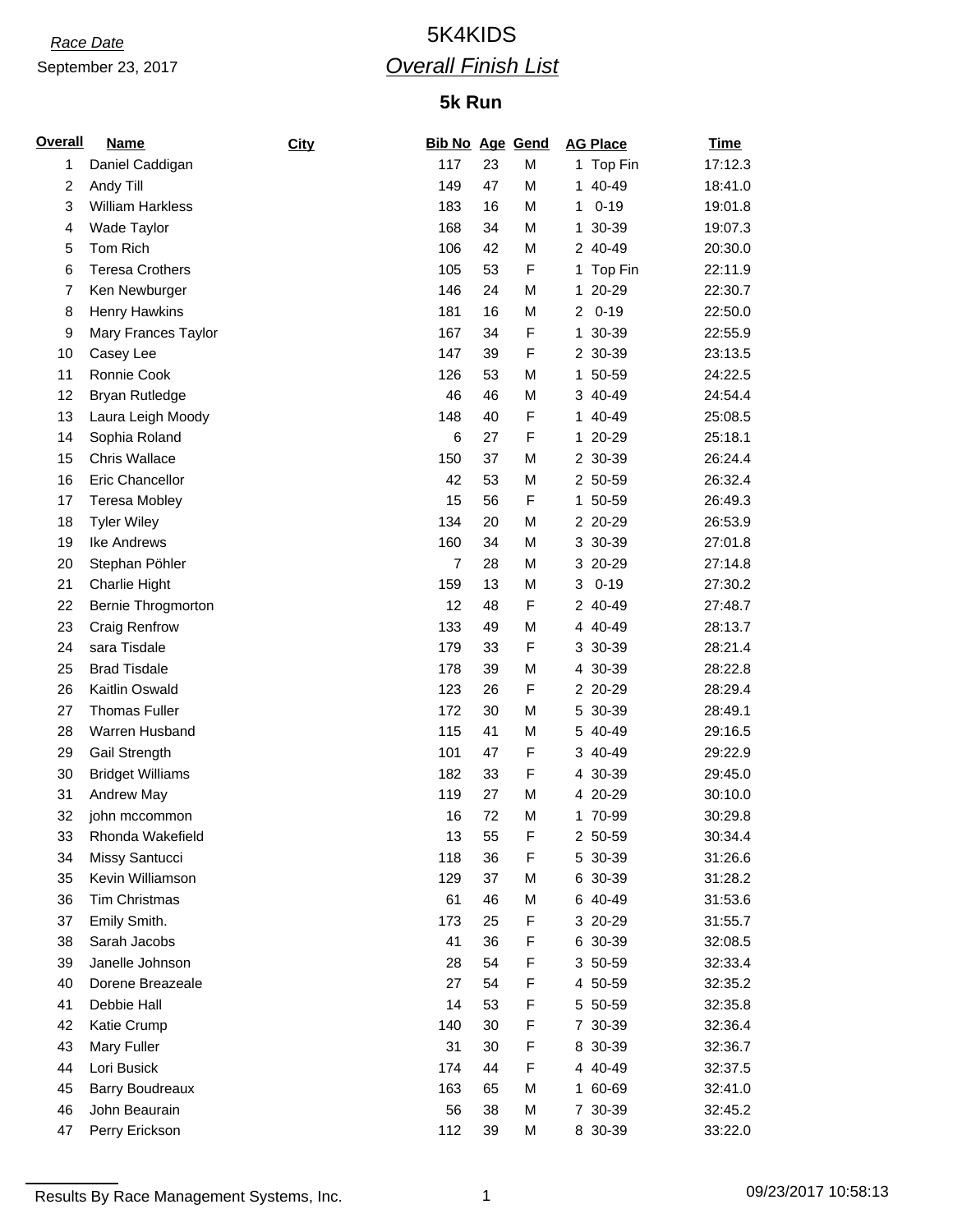## *Race Date* 5K4KIDS *Overall Finish List*

## **5k Run**

| <u>Overall</u> | <b>Name</b>              | City | <b>Bib No Age Gend</b> |    |   |                | <b>AG Place</b> | <b>Time</b> |
|----------------|--------------------------|------|------------------------|----|---|----------------|-----------------|-------------|
| 48             | Olivia Hardwick          |      | 180                    | 16 | F | 1.             | $0 - 19$        | 33:56.2     |
| 49             | Gary Figgins             |      | 166                    | 62 | М |                | 2 60-69         | 33:57.4     |
| 50             | <b>JANICE WALKER</b>     |      | 114                    | 46 | F |                | 5 40-49         | 34:05.6     |
| 51             | Scott Shappley           |      | 58                     | 57 | M |                | 3 50-59         | 34:12.2     |
| 52             | Virginia Gautier         |      | 55                     | 53 | F |                | 6 50-59         | 34:34.0     |
| 53             | <b>Charlotte Oates</b>   |      | 92                     | 11 | F | $\overline{2}$ | $0 - 19$        | 34:45.8     |
| 54             | <b>Earlene Cavett</b>    |      | 143                    | 48 | F | 6              | 40-49           | 34:47.4     |
| 55             | Christi Hardy            |      | 49                     | 31 | F |                | 9 30-39         | 34:54.4     |
| 56             | Chelsea Branton          |      | 177                    | 27 | F |                | 4 20-29         | 35:19.1     |
| 57             | Jackie Meck              |      | 35                     | 47 | M |                | 7 40-49         | 36:06.4     |
| 58             | Levonta Holland-McLaurin |      | 122                    | 34 | F |                | 10 30-39        | 37:28.2     |
| 59             | Marguerite Wall          |      | 171                    | 59 | F |                | 7 50-59         | 37:34.8     |
| 60             | Sally Hawthorne          |      | 175                    | 21 | F |                | 5 20-29         | 37:37.1     |
| 61             | Anika Eckert             |      | 5                      | 31 | F |                | 11 30-39        | 37:38.1     |
| 62             | Clay Williams            |      | 96                     | 46 | M |                | 8 40-49         | 38:06.0     |
| 63             | Meenakshi Saravanan      |      | 151                    | 27 | F |                | 6 20-29         | 38:25.9     |
| 64             | David Ross               |      | 63                     | 43 | M |                | 9 40-49         | 39:39.1     |
| 65             | <b>Misty Edwards</b>     |      | 44                     | 37 | F |                | 12 30-39        | 39:59.5     |
| 66             | Kyndal Patton            |      | 45                     | 11 | F | 3              | $0 - 19$        | 40:00.6     |
| 67             | Fiona Randle             |      | 30                     | 8  | F | 4              | $0 - 19$        | 40:26.6     |
| 68             | Lauren Randle            |      | 29                     | 38 | F |                | 13 30-39        | 40:34.2     |
| 69             | Michelle McMurtray       |      | 102                    | 30 | F |                | 14 30-39        | 41:34.6     |
| 70             | Shayla E                 |      | 87                     | 15 | F | 5              | $0 - 19$        | 41:45.4     |
| 71             | Shyanne D                |      | 85                     | 14 | F | 6              | $0 - 19$        | 41:46.0     |
| 72             | Jamia D                  |      | 88                     | 11 | F | $\overline{7}$ | $0 - 19$        | 41:46.6     |
| 73             | <b>Caroline Gilbert</b>  |      | 57                     | 37 | F |                | 15 30-39        | 41:47.5     |
| 74             | Andrea Baldwin           |      | 94                     | 43 | F |                | 7 40-49         | 41:48.8     |
| 75             | <b>Felicia Wheatley</b>  |      | 70                     | 43 | F |                | 8 40-49         | 42:00.2     |
| 76             | Sheree Bailey            |      | 107                    | 38 | F |                | 16 30-39        | 42:45.9     |
| 77             | Melanie Overall          |      | 138                    | 41 | F |                | 9 40-49         | 43:09.9     |
| 78             | Lonnie Overall           |      | 137                    | 48 | M |                | 10 40-49        | 43:11.2     |
| 79             | Wayne Sumrall            |      | 65                     | 54 | M |                | 4 50-59         | 43:41.7     |
| 80             | Soumya Thota             |      | 153                    | 25 | F |                | 7 20-29         | 44:49.7     |
| 81             | Anjanise George          |      | 62                     | 43 | F |                | 10 40-49        | 45:12.4     |
| 82             | <b>Heather Allen</b>     |      | $\overline{4}$         | 30 | F |                | 17 30-39        | 47:40.9     |
| 83             | VANGELA WADE             |      | 109                    | 55 | F |                | 8 50-59         | 50:50.0     |
| 84             | <b>Terry Hight</b>       |      | 158                    | 51 | М |                | 5 50-59         | 51:21.6     |
| 85             | Habilee D                |      | 81                     | 15 | F | 8              | $0 - 19$        | 51:39.3     |
| 86             | Carlie B                 |      | 83                     | 17 | F | 9              | $0 - 19$        | 51:41.5     |
| 87             | Victorya Crowley         |      | 131                    | 46 | F |                | 11 40-49        | 51:56.9     |
| 88             | <b>Heather Statham</b>   |      | 91                     | 30 | F |                | 18 30-39        | 52:29.6     |
| 89             | Angie Sumrall            |      | 64                     | 52 | F |                | 9 50-59         | 52:32.8     |
| 90             | Yolanda Hampton          |      | 132                    | 56 | F |                | 10 50-59        | 52:53.5     |
| 91             | Erica Bihm               |      | 144                    | 27 | F |                | 8 20-29         | 54:50.9     |
| 92             | Charlotte Strahan        |      | 145                    | 26 | F |                | 9 20-29         | 54:51.8     |
| 93             | Tia P                    |      | 80                     | 15 | F |                | 10 0-19         | 57:46.9     |
| 94             | Priscilla Singleton      |      | 60                     | 51 | F |                | 11 50-59        | 1:00:48.4   |

Results By Race Management Systems, Inc. 2 09/23/2017 10:58:15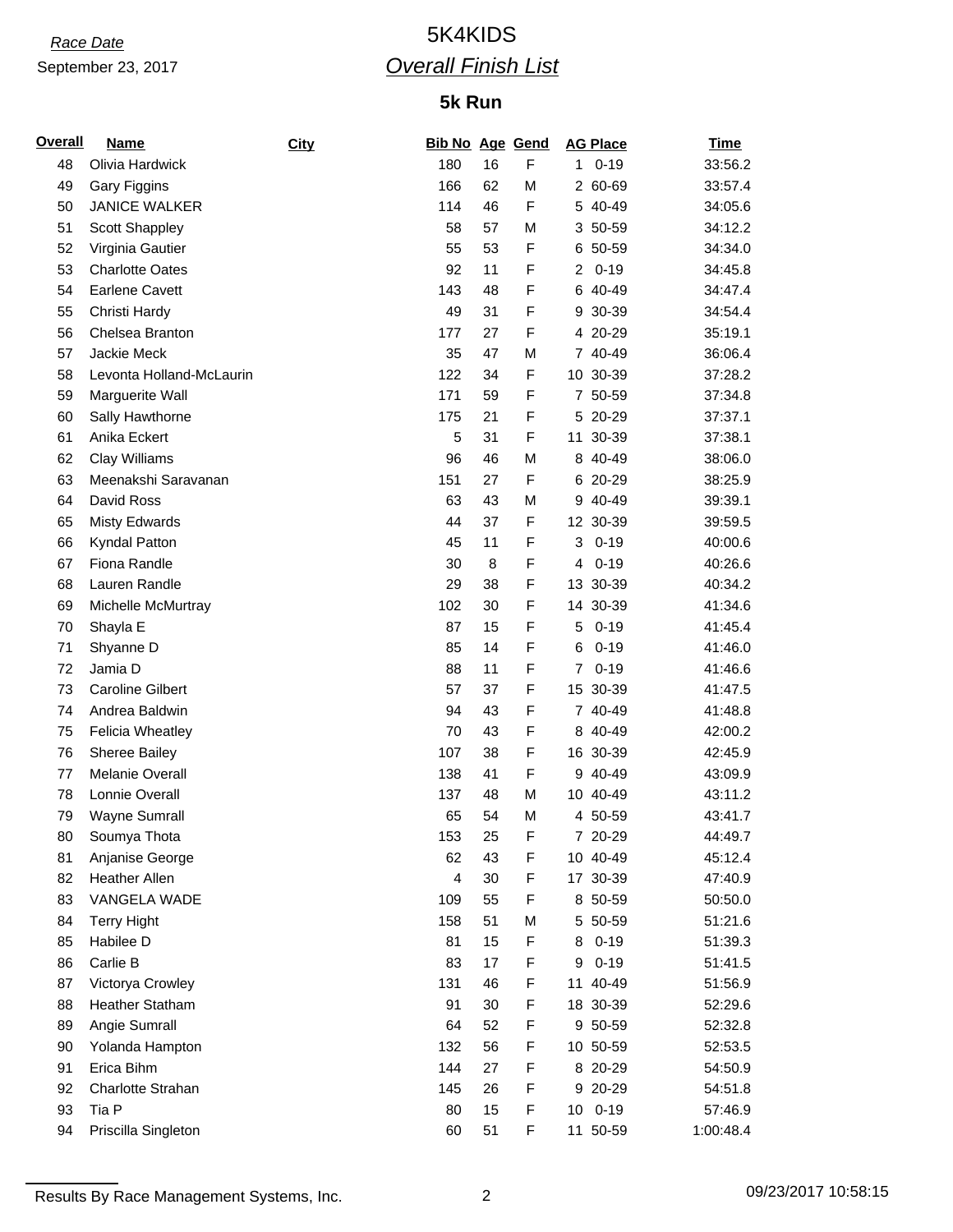## *Race Date* 5K4KIDS *Overall Finish List*

### **5k Run**

| Overall | <b>Name</b>   | <b>City</b> | <b>Bib No Age Gend</b> |    |    | <b>AG Place</b> | Time      |
|---------|---------------|-------------|------------------------|----|----|-----------------|-----------|
| 95      | Caitlin Mudd  |             | 90                     | 33 | F  | 19 30-39        | 1:01:28.9 |
| 96      | Patience S    |             | 77                     | 12 | F  | 0-19<br>11      | 1:01:29.8 |
| 97      | Danielle G    |             | 82                     | 14 | F. | 12 0-19         | 1:01:30.3 |
| 98      | Adrienne Ard  |             | 93                     | 31 | F  | 20 30-39        | 1:01:30.9 |
| 99      | Tina Mackline |             | 125                    | 49 | F  | 12 40-49        | 1:02:43.5 |
| 100     | Allyson Logan |             | 10                     | 34 | F  | 21 30-39        | 1:05:38.9 |

Results By Race Management Systems, Inc. 3 3 09/23/2017 10:58:15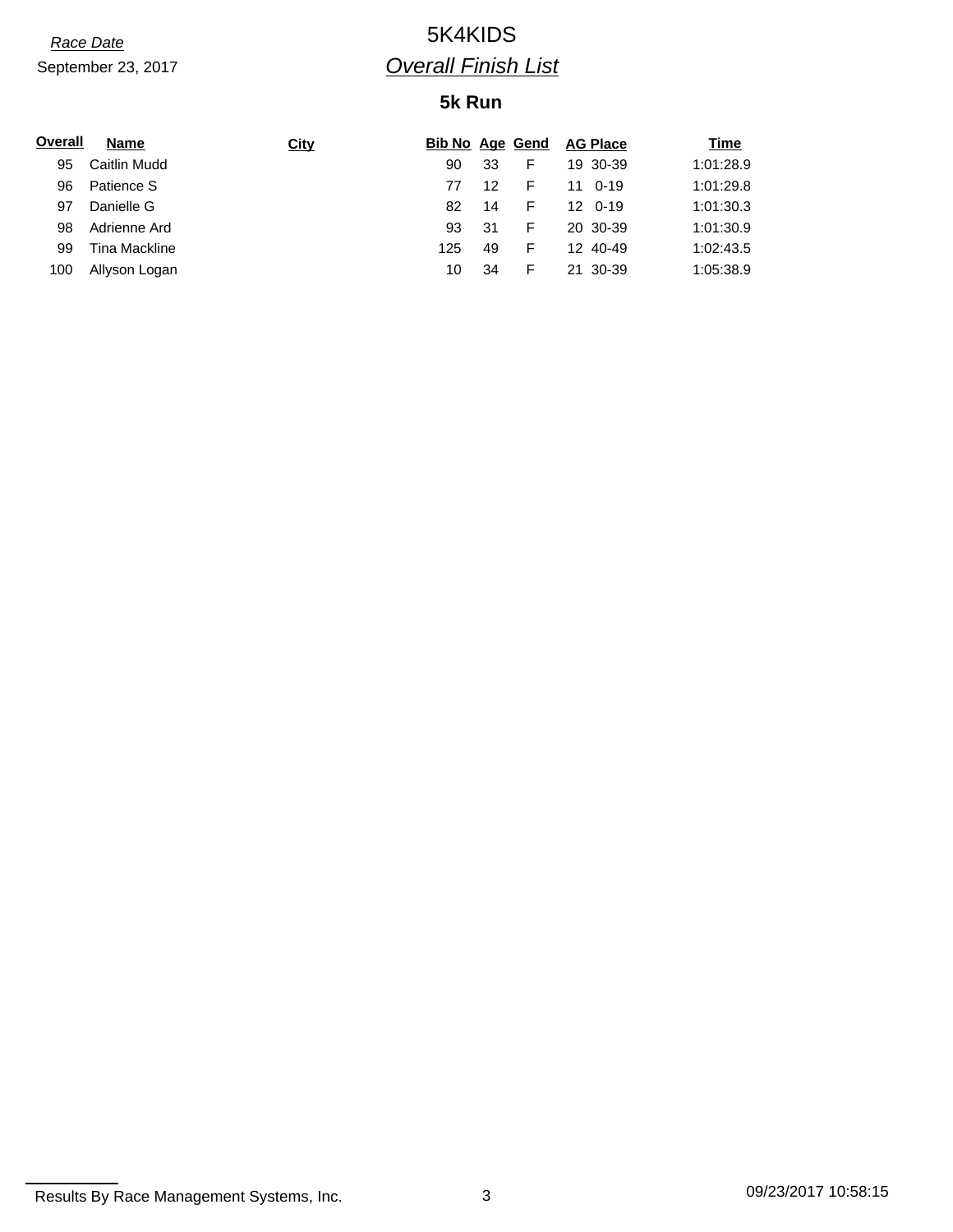## *Race Date* 5K4KIDS *Overall Finish List*

### **5k Walk**

| <u>Overall</u> | <b>Name</b>           | City | <b>Bib No Age Gend</b> |    |   | <b>AG Place</b> | <b>Time</b> |
|----------------|-----------------------|------|------------------------|----|---|-----------------|-------------|
| 1              | Rod Simmons           |      | 104                    | 43 | М | 1 Top Fin       | 38:08.4     |
| 2              | Larry Sykes           |      | 157                    | 72 | M | 1 70-99         | 38:16.6     |
| 3              | <b>Richard McRee</b>  |      | 152                    | 59 | M | 1 50-59         | 44:32.5     |
| 4              | Sandra Davis          |      | 59                     | 53 | F | 1 Top Fin       | 44:39.0     |
| 5              | Linda Newborne        |      | 141                    | 52 | F | 1 50-59         | 44:40.5     |
| 6              | <b>Gary Bokros</b>    |      | 165                    | 61 | M | 1 60-69         | 45:14.1     |
| 7              | Faye Bokros           |      | 164                    | 58 | F | 2 50-59         | 45:17.1     |
| 8              | <b>Ginger Leard</b>   |      | 26                     | 48 | F | 1 40-49         | 45:54.8     |
| 9              | <b>Robert Leard</b>   |      | 25                     | 49 | М | 1 40-49         | 45:55.7     |
| 10             | ABBY MCDONALD         |      | 33                     | 28 | F | 1 20-29         | 46:20.8     |
| 11             | Dawn Ard              |      | 95                     | 57 | F | 3 50-59         | 46:22.9     |
| 12             | Gage Harris           |      | 127                    | 32 | M | 1 30-39         | 47:53.6     |
| 13             | <b>Clarence Brown</b> |      | 136                    | 38 | M | 2 30-39         | 47:55.3     |
| 14             | David Reeves          |      | 176                    | 34 | М | 3 30-39         | 49:15.9     |
| 15             | <b>Suzanne Reeves</b> |      | 116                    | 33 | F | 1 30-39         | 49:16.8     |
| 16             | Carmella (prefe Farr  |      | 110                    | 51 | F | 4 50-59         | 50:36.2     |
| 17             | Shaunta Stampley      |      | 111                    | 42 | F | 2 40-49         | 50:38.5     |
| 18             | <b>Barb Miller</b>    |      | 17                     | 59 | F | 5 50-59         | 52:45.1     |
| 19             | Benjamin Wise         |      | 24                     | 49 | M | 2 40-49         | 53:43.6     |
| 20             | Teronta Day           |      | 139                    | 41 | M | 3 40-49         | 53:45.5     |
| 21             | <b>Arin Adkins</b>    |      | 21                     | 48 | F | 3 40-49         | 53:52.0     |
| 22             | Janan Clark           |      | 23                     | 83 | F | 1 70-99         | 54:41.3     |
| 23             | <b>Clint Perkins</b>  |      | 121                    | 48 | М | 4 40-49         | 54:42.2     |
| 24             | Michael Lamb          |      | 135                    | 28 | M | 1 20-29         | 55:23.8     |
| 25             | Anne Smith            |      | 11                     | 55 | F | 6 50-59         | 55:39.8     |

Results By Race Management Systems, Inc. 4 69/23/2017 10:58:16